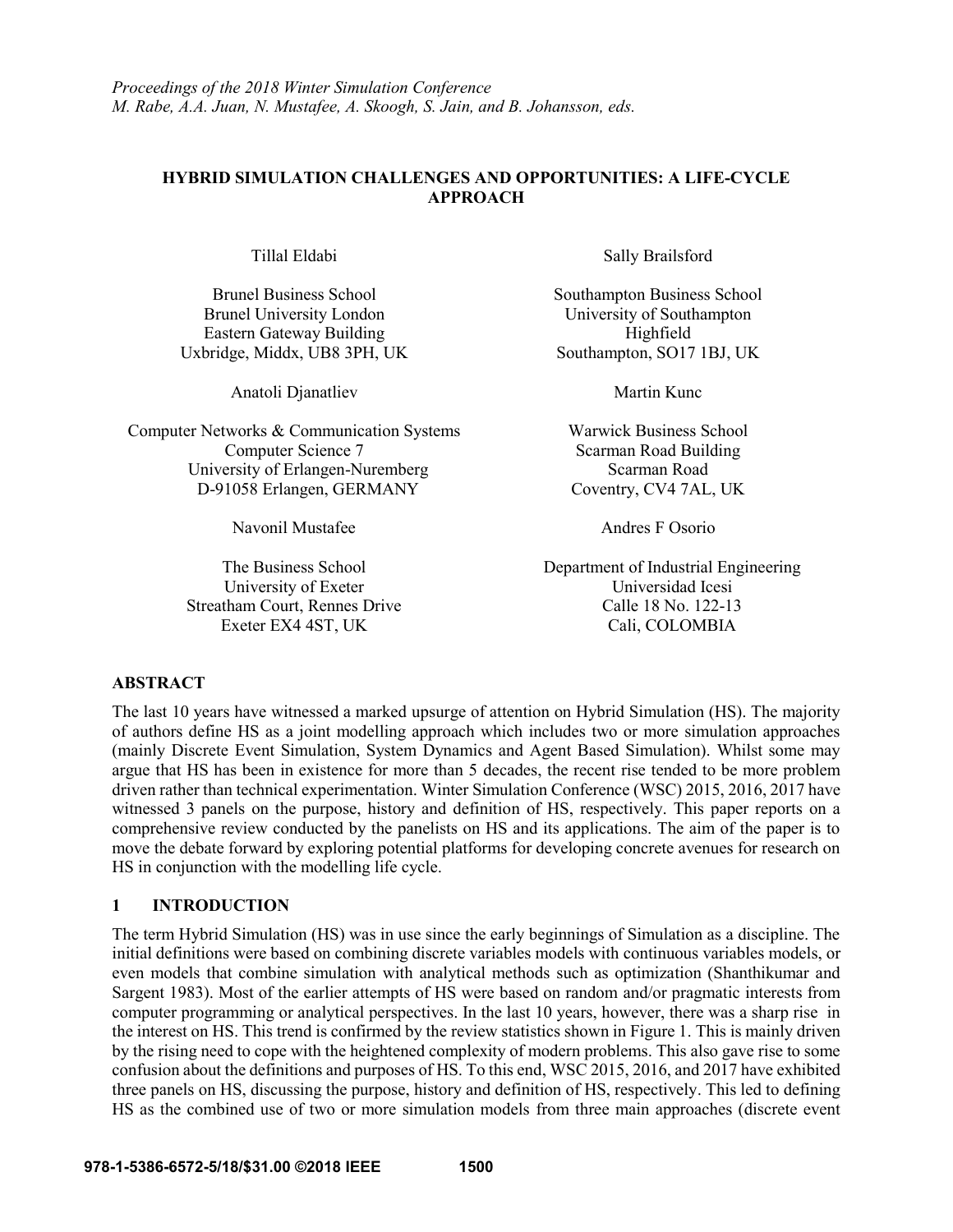simulation (DES), system dynamics (SD), and agent based (ABS)). Given the ever rising complexity of the modern world, Hybrid Simulation and hybrid systems modelling approaches are both becoming important streams within the Modeling and Simulation arena. However, and despite the continuous effort, there remain three main challenges: first, there are no clear and cohesive definition for HS (Lynch et al. 2015); second, confusion between hybrid simulation and hybrid modelling study (Mustafee et al. 2015); third, there is a lack of a specific philosophical view point that defines HS as an independent approach (Shanthikumar and Sargent 1983). In this panel paper we aim to move the debate forward by reporting on a comprehensive review of the field of HS. The review was conducted by the panelists to come up with more refined definitions and uses of HS based on existing literature. The core of the review is focused around an agreed definition of the Simulation lifecycle and how HS approaches behave along the stages of the lifecycle. In this panel paper, each panelist leads the debate within each of the phases of the Simulation lifecycle which detailed below.



Figure 1: Evolution of HS literature over time, by source.

#### **1.1 Simulation Lifecycle**

There are a number of propositions of what a typical Simulation lifecycle is. For the purpose of the review and this panel, we adopt the lifecycle definition proposed by Brooks and Robinson (2000) as shown in Figure 2. This lifecycle is based five stages: Stage 1—Real World Problem Definition; Stage 2— Conceptual Modelling; Stage 3—Computer Modelling; Stage 4—Verification and Validation; and Stage 5—Solution and Understanding. These stages will be detailed in the subsections below, however, the reader is reminded that, although this lifecycle assumes sequential stages, the process is not as linear when it comes to implementing it (as illustrated in Figure 2).



Figure 2: Stages of a simulation study, Adapted from Brooks and Robinson (2000).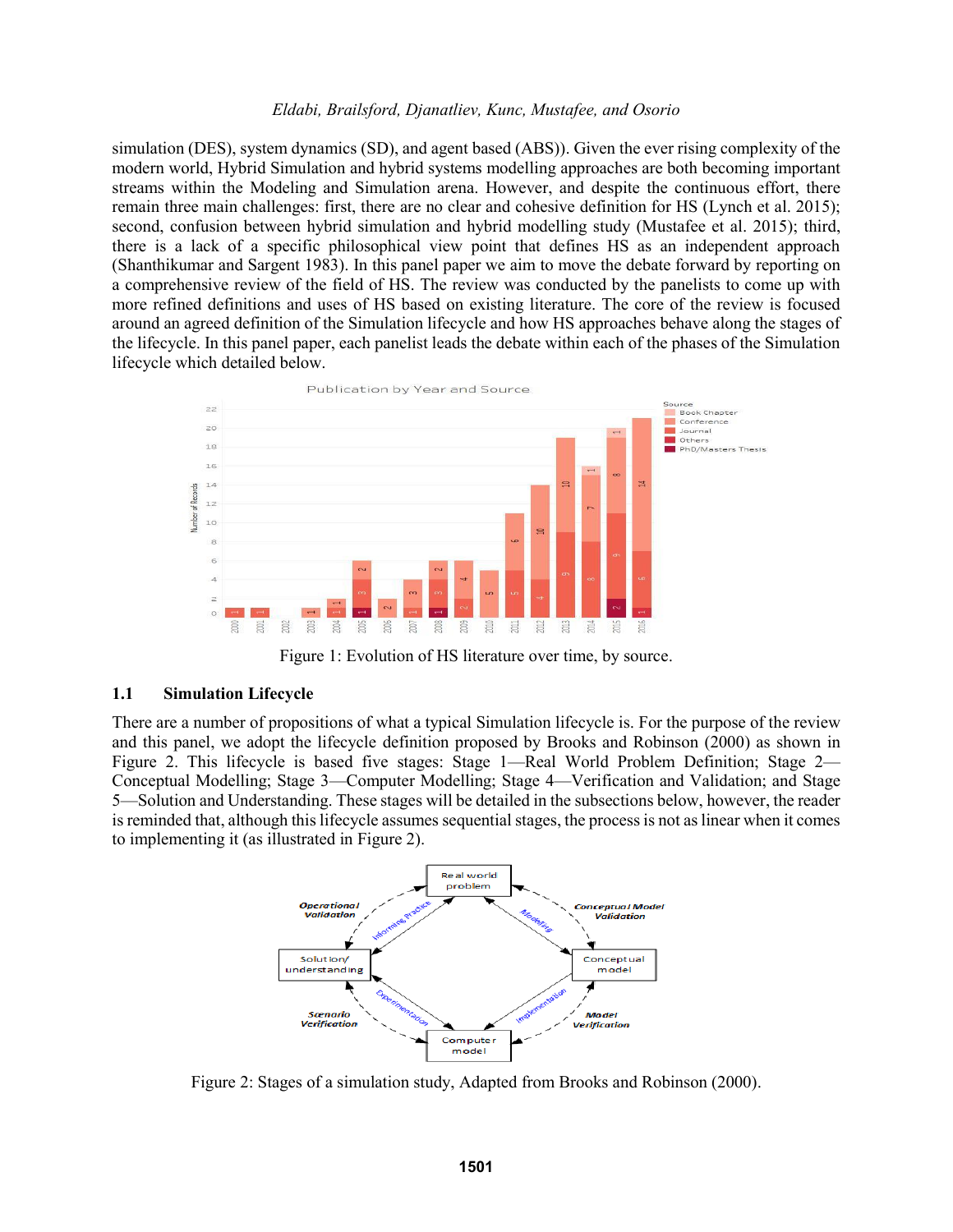## **1.1.1 Stage 1: Real world problem**

The real-world problem usually determines the need for a specific solution and/or the need to improve understanding about it. This stage is divided into three main categories in the review:

- **Application Area:** denotes the general field of focus (e.g. healthcare or manufacturing systems).
- **Application Context:** denotes sub-application area (e.g. emergency department within healthcare).
- **Type of hybrid study:** has three types: Type A: models built for specific applications (case studies); Type B: case studies but also include generic frameworks; and Type C: purely theoretical, conceptual, or methodological.

## **1.1.2 Stage 2: Conceptual Modelling**

A conceptual model is supposed to be an abstraction of the real world problem and is developed and validated with problem owners and/or domain experts. In a typical HS study, a conceptual model could be an integrated schema that describes the "objectives, inputs, outputs, content, assumptions and simplifications of the model" (Robinson 2008) without reference to specific modelling techniques, or it could be composed of sub-models relevant to the approaches used (e.g., DES and SD) with simple links between them.

- Type of model: denotes the simulation approaches used  $(SD + DES, SD + ABS, DES + ABS, and$  $SD + DES + ABS$ ).
- **Type of hybridization**: describes the relationship between the different submodels used and the data flow between them. Such data flow takes 4 possible forms – as stated in Morgan et al. (2017): enriching, sequential, interaction, and integration.

## **1.1.3 Stage 3: Computer Modelling**

The purpose of the computer model is to translate the abstraction of the conceptual model in codes to enable modelers to experiment with different perspectives of the problem in a dynamical way. This stage is divided into the following categories in the review:

- **Number of commercial packages used:** how many commercial simulation packages (CSPs) used.
- **Names of commercial packages used:** to show the most popular combination of CSPs for the development of specific hybrid model types.
- **Programming languages:** Most CSPs include support for a programming language. For example, Simul8 has *Visual Logic* and *AnyLogic* has support for Java.
- **Model integration process:** divided into three main possible integration process: Automated integration (contained within a CSP); Manual integration (copying and pasting data from one package into another); Integration using intermediate tools, such as Excel/VBA and HLA RTI.
- Model input source: divided into three categories: real world (primary or secondary), illustrative (experts opinions and guestimates, and mixed.

## **1.1.4 Stage 4: Verification and Validation**

During verification, the computer model is assessed to ensure that it is a correct representation of the conceptual model. The process of validation ensures confidence in the model by both modelers and stakeholders and instilling trust in its outcomes. Model validation is rather a complex step, it comes in two possible ways: statistical approach and face validity.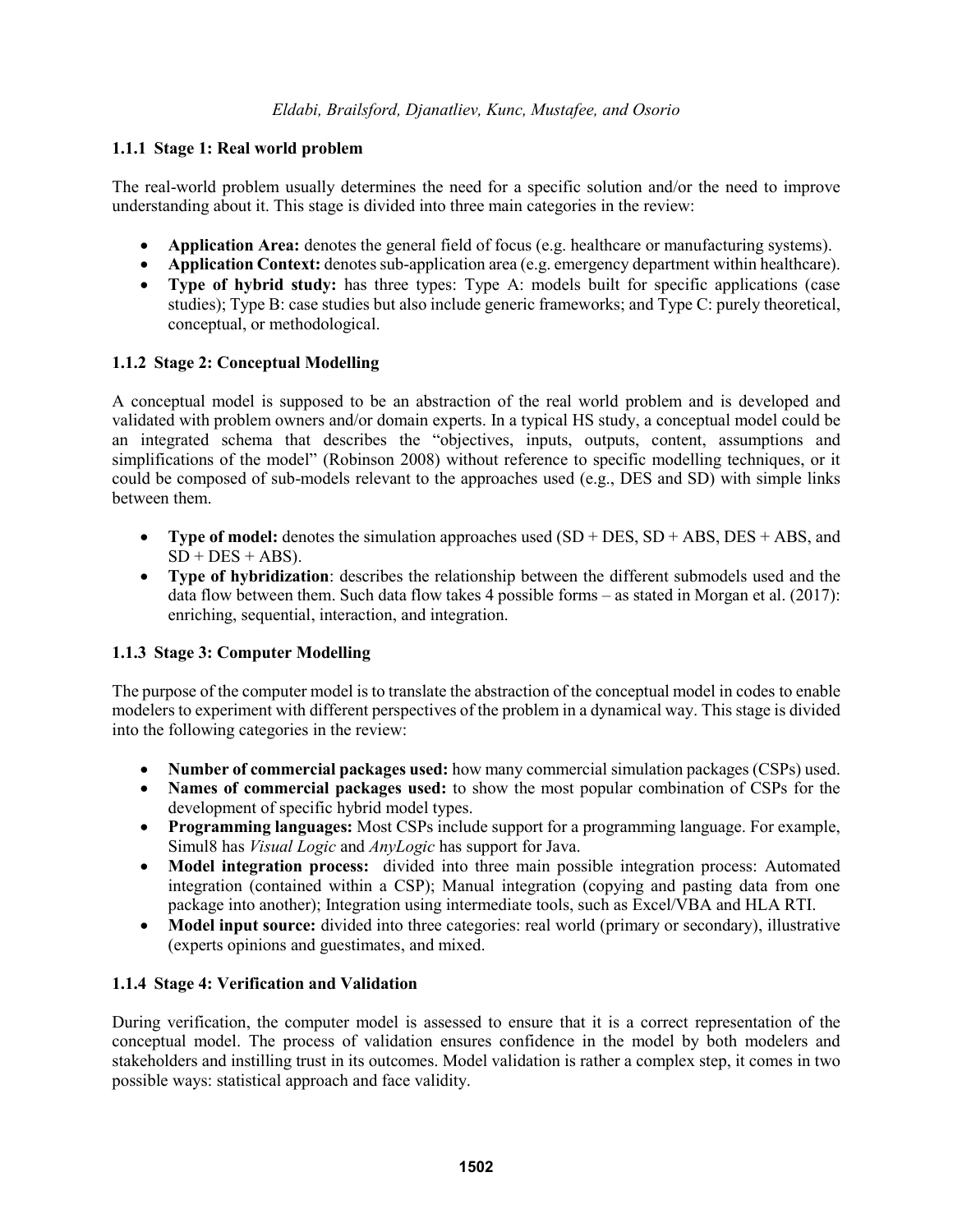#### **1.1.5 Stage 5: Solution and Implementation**

This aims to show that the simulation study has influenced real change using the intended solution. Intended solution could be a proof of concept, potential but not actual, real world implementation with clear implementation to solve the problem. The level of implementation is then measured according to the intended solution.

#### **2 STAGE 1: FINDINGS, CHALLENGES AND OPPORTUNITIES (ANDRES F OSORIO)**

One of the interesting aspects found is the specialization of countries in the different areas of application. While the USA presents the largest number of publications in Supply Chain Management, Transportation and Logistics and Manufacturing, the UK is the leader in publications in Healthcare and Canada in Construction and Civil Engineering. This information is presented in Table 1. The range of applications is broad, however, a large portion of the publications found are concentrated in Healthcare, Supply Chain Management (including transportation and logistics), Manufacturing and Construction. The reason for this is perhaps the kind of problems found on these domains and the capacity of HS to represent complex problems. For example, in Healthcare it is usual to model ED systems using DES. However, this area is closely related with many other areas in a hospital such as diagnosis images, ICU and surgery. Given this, it is often required to simulate other areas probably in a different level of detail. Hence, other simulation paradigms can be useful. Furthermore, in supply chain management and manufacturing is usual to find DES models to represent the manufacturing stage but also models tend to use SD to represent other echelons of the supply chain or even other hierarchical levels in the same stage. In construction for example, DES is also used to represent the detailed operations of equipment and construction activities but other paradigms such as SD or ABS are used to represent external factors such as weather or individual behaviors of the operators. These are just examples of the complexities of these systems and an attempt to explain why HS is one of the most suitable methodologies to address problems on these domains.





1: Healthcare, 2: Supply Chain, Transportation & Logistics, 3: Manufacturing, 4:Construction & Civil Engineering, 5: Business & Management, 6: Ecology & the Environment, 7: Energy, 8: Simulation, 9: Defense/Security, 10: Software development, 11: Project Management, 12: Other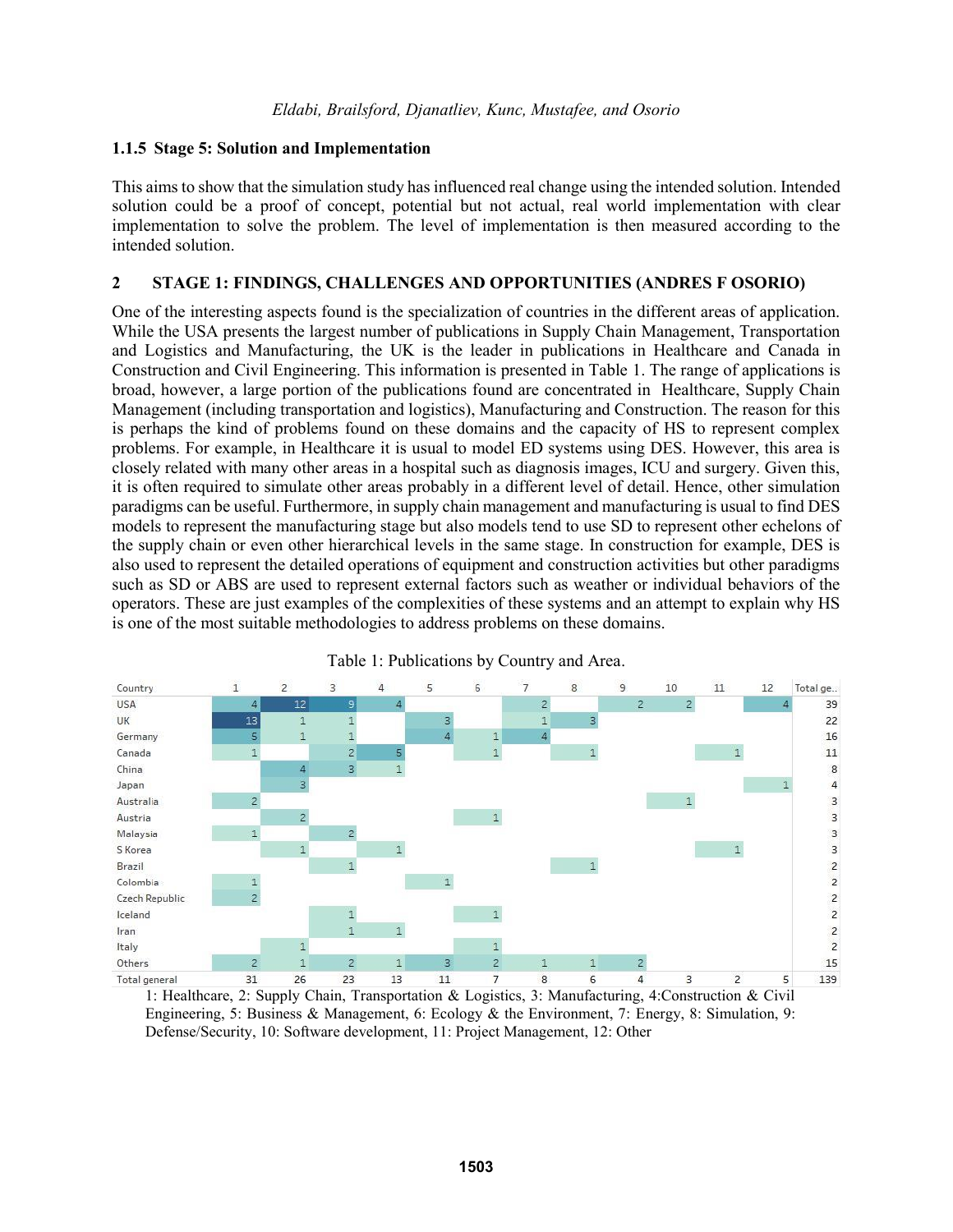We classified the papers in three categories according to its content; Conceptual papers, papers that contain both a framework but also an application in a defined field and just applications. Since the previous is focused on the application fields, we present the more relevant findings for the two first categories.

### **2.1.1 Conceptual/methodological/theoretical**

The integration of multiple simulation paradigms is challenging and several theoretical and philosophical aspects should be considered. Several papers have been published to discuss different these aspects. Morgan et al. (2011) develop a discussion of different aspects of using multiple methodologies. Two important aspects are reviewed: the relationship between methodologies and a sequence of steps to carry out a hybrid model. The relationship between multiple methodologies can be classified in isolationism, parallel, sequential, enrichment, interaction and integration while the steps mentioned are the following: problem and system exploration, select issue & examine characteristics, designing combining and model development. Alzraiee et al. (2012) presents a framework to synchronize the execution time. This methodology is focused in three main aspects: The time advancing strategy, the DES advancing algorithm and finally the message sequence algorithm. This methodology is based on previous algorithms to control parallel and distributed simulation. Jacob et al. (2010) introduce again the concept of hybrid simulation, however, uses a different language and calls micro and macro systems. The paper starts the general explanation for systems with continuous and discrete behaviors and then proposes mechanisms to handle the time transitions between SD and DES as well as the method to couple the model components. Brailsford et al. (2010) discuss the advances of hybrid modelling using two examples of applications of HS in healthcare. Some of this theoretical aspects are closely related with the solution software used. For instance transition times can be often automatically handled by Anylogic. This is similar to the control of the execution sequence for the different models. However, in other solution packages or in the integration of two specialized simulation software (for instance DES and SD) the solution approach must be considered carefully.

## **2.1.2 Application and Framework**

Several frameworks have been proposed in the literature to help modelers in the development of hybrid models in specific fields. In this section we describe some papers that have been developed within this scope. In Chahal and Eldabi (2008) a framework composed by three stages is proposed to determine the necessity of hybrid simulation, the relationship of the interaction points and the mode of interaction. Necessity of hybrid simulation is analyzed using the objectives of the simulation and questioning whether this can be achieve using just one paradigm or independent models. Alvanchi et al. (2011) also presents a methodological framework to combine SD and DES. Firstly, the authors state that the main challenges in hybrid simulation are the lack of modelling frameworks, the time advancing strategy and the communication architecture. Helal and Rabelo (2006) presents a paper aimed at studying hybrid modelling in manufacturing. This paper is mainly focused in the development of a controller to link strategic levels in decision making using an SD model and tactical and operational levels represented by a DES model. Arena and Vensim have been employed for each simulation paradigm. Finally, Shi-zhen & Wen-li (2007) present a paper aimed at studying the impact of transportation disruption in supply chains. In this paper the authors compare a traditional supply chain and a VMI supply chain. The supply chain modelled considers different sectors such as sectors: retailer, distributor, manufacturer and manufacturer's production department. Production is modelled as continuous while transportation and ordering are considered discrete elements. As presented, several attempts to clarify theoretical aspects of HS have been developed, however, despite these publications there is not a unified framework to develop HS regardless the application field.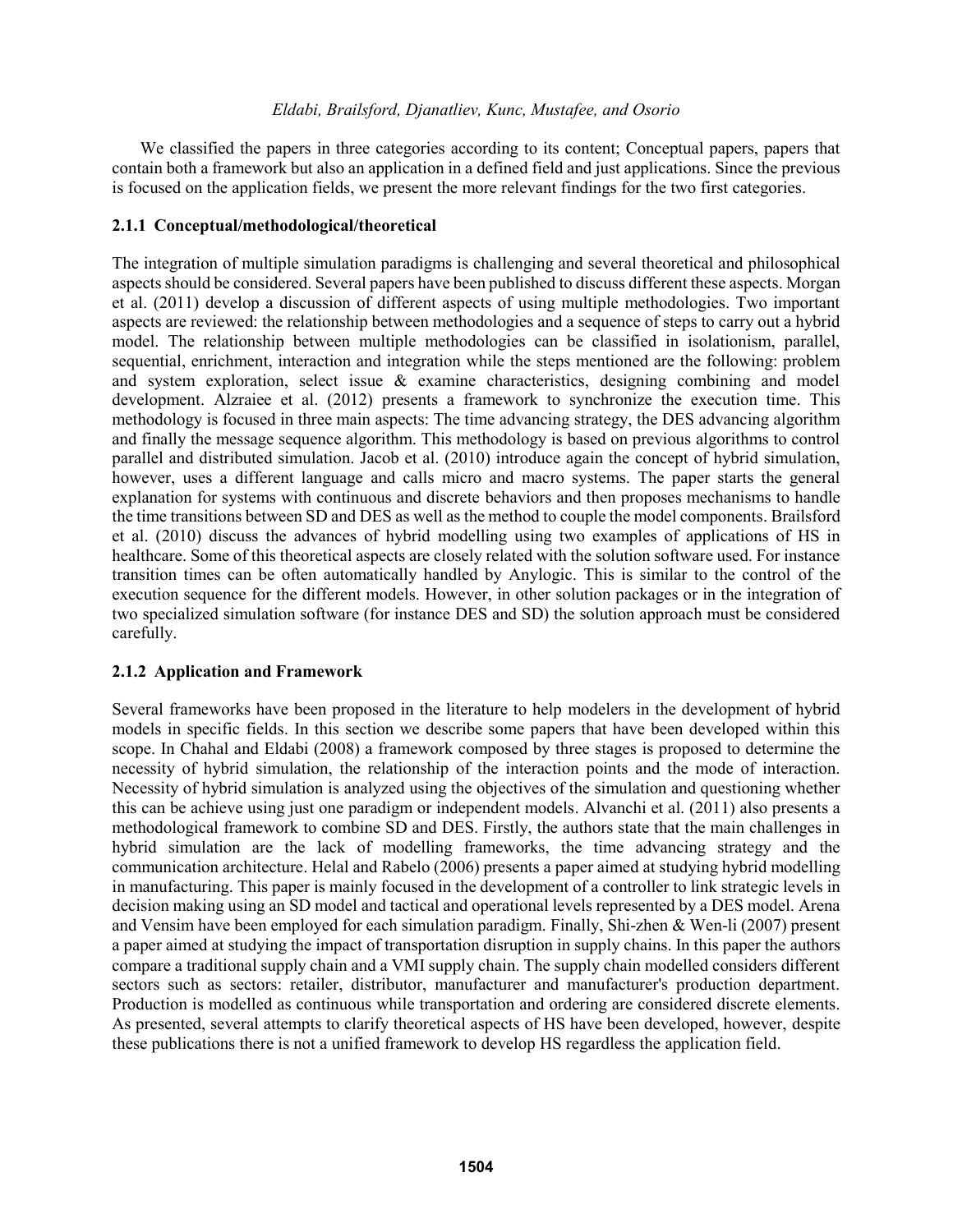# **3 STAGE 2: FINDINGS, CHALLENGES AND OPPORTUNITIES (MARTIN KUNC)**

Conceptual modelling is a vitally important step in the modelling process (Robinson, 2008), and overall more than 60% of the papers contained some evidence that a conceptual model had been developed. However, the practice of conceptual modeling is not following any specific standards. Some papers follow a discussion of the problem situation and the corresponding objectives, inputs, outputs and simplifications of the whole hybrid model like a discrete event model, e.g. (Wallentin and Neuwirth, 2017). In other papers, a discussion of the modules comprising the hybrid model is their way of presenting the conceptual model, e.g. Shafiei et al. (2013). In a set of papers we found models using some specific graphical representation (e.g. causal loop diagrams, state flows, activity diagrams) is their way of representing the conceptual model, e.g. Jo et al. (2015). Even using these very simple definitions of conceptual modelling, conceptual modelling for hybrid models as a whole is not well-developed. Individual simulation methods have their own bespoke graphical approaches to represent conceptual models, such as causal loop diagrams for SD, statecharts for ABS and process flow or activity diagrams for DES, but while these are well suited for that particular method they do not have obvious capabilities to model the hybridization elements (Brailsford et al. 2018). While conceptual models for individual models belonging to a hybrid model is important, these were presented independently and did not provide a clear explanation of factors such as information exchange or hierarchy in terms of model dominance.

Overall, we did not find any specific conceptual modelling approaches to support hybrid simulation, and this is an area where strong work is needed to make HS a key component in the simulation community. Then , what hybrid modelers have to do? All three individual simulation methods have a recognized set of steps for model development, starting with problem definition and ending with informing practice, as described for example by Sargent (2007) and Brooks and Robinson (2000). While this "project life-cycle" was designed for DES, it can be applied equally to SD and ABS. Although the emphasis on different stages may vary, developing a hybrid model does not necessarily deviate greatly from this process. In fact, individual submodules (or models) often closely follow their own established processes.

Nevertheless, the development of a hybrid model adds a vital extra component to this process: the links between submodels. How the different submodels are expected to work together? What information should be exchanging and when? Are they synchronous or asynchronous? However, there is an important issue: how to link a process flow model, a state chart, and a stock flow model. Moreover, a further technical issue is how computer models should be linked at runtime. Even in a multi-method modelling environment like AnyLogic, the flow of information between components has to be considered. Therefore, conceptual modeling is key and it should be specified at the beginning of any modeling effort.

We believe that a generalized framework for model development in hybrid modelling should not focus on the individual models, but rather on the links between them. This will involve information about how the components to be linked, and the information to be exchanged. This is a promising area for future research. Some aspects to consider in this future research are:

- How to capture the problem situation in terms of the subsystems that comprise it,
- How to provide a rigorous and systematic way to identify the characteristics of each subsystem that indicate the use of a given simulation method
- While, the choice of method is currently usually made by the modeler based on their disciplinary background or preference, and their expertise, a key feature of a HS methodology must be an ability to evaluate the benefit of each method (SD, DES and ABS) for each subsystem and then finally, on a parsimonious principle, determine whether one method would suffice for all (and if so, which). Therefore, the key question in the model conceptualization stage is: why a hybrid model is needed for this problem situation?
- The methodology should facilitate a description of the links and data exchange mechanisms between subsystems, ideally in graphical form, and should also provide the modeler with some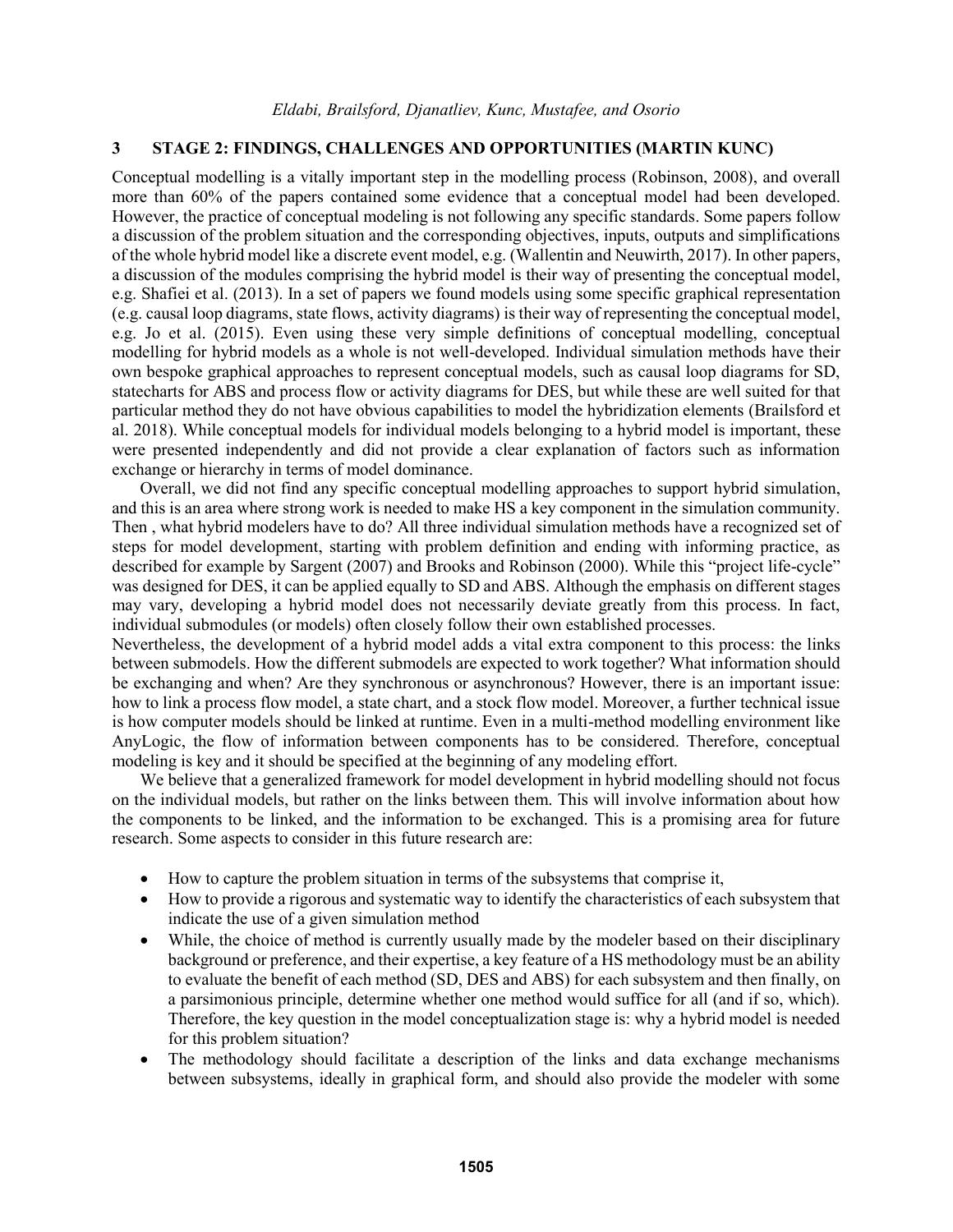kind of checklist of all the software-independent issues that need to be considered when linking a model using a certain method with a model using another method.

## **4 STAGE 3: FINDINGS, CHALLENGES AND OPPORTUNITIES (NAVONIL MUSTAFEE)**

In the context of a hybrid simulation study, this stage consists of model implementation using either one or more commercial simulation packages or through the use of programming languages and existing modelling libraries.

## **4.1 Commercial Simulation Packages (CSPs)**

Our review has identified three main CSPs that support more than one simulation technique – *AnyLogic*, *ExtendSim* and *NetLogo*. The majority of the papers reviewed have used *AnyLogic*, and it has been applied for all four hybrid modelling variations, namely, SD+DES, SD+ABS, ABS+DES and SA+ABS+DES. The predominance of *AnyLogic* is not surprising since having a common simulation executive for ABS, DES and SD has its advantages, e.g., common representation of time and inbuilt mechanisms for data-exchange. *Arena* and *Simul8* also appear in the list of top five CSPs. Both packages have largely been used with SD CSPs like *Vensim* and *iThink*. The third most popular CSP on our list is *Vensim*, and it has only been used with DES CSPs like *Flexim*, *Arena* and *Simul8* to develop hybrid SD+DES models. We found *ExtendSim* and *NetLogo* to be the fourth and fifth most popular CSPs.

## **4.2 Programming Languages**

These findings relate to studies that have specifically referred to model implementation but have had not mentioned a CSP. We found 11 studies that referred to implementation in programming languages and modelling libraries. From the departmental affiliation of the first author of these publications, we note that most of the departments are associated with either Engineering (e.g., Industrial Engineering, Civil/Construction Engineering) or Computer Science. This is perhaps not surprising since programming tends to be among the core subjects in such disciplines. Bergman et al. (2008) have used MASON library to develop a hybrid ABS-SD model for capturing transitions in socio-technical systems towards more sustainable development. MASON is a discrete-event multi-agent simulation library for developing simulations in Java https://cs.gmu.edu/~eclab/projects/mason/. Their model includes complex agents, which have an internal system dynamics model. Srivastava et al. (2005) propose a modular simulation environment, developed in Pythagoras ABM (Henscheid et al., 2006), to assess the impact of new technology in manning costs for naval vessels.

# **4.3 Model Integration Process**

One critical aspect of hybrid simulation is the integration process between the different tools. We have considered three main strategies for the integration process: manual integration (copying and pasting data from one package into another), integration using intermediary tools (e.g., using Excel/VBA and HLA RTI) and automated integration (enabled through a CSP which supports multiple simulation techniques). Automated integration has been reported in 67 studies, of which 47 studies have used *AnyLogic*, six studies refer to *ExtendSim* and four studies include *NetLogo* implementation. The remaining studies mostly comprise of bespoke solutions using programming languages and simulation libraries. 23 papers have reported on using an integration strategy that relies on intermediate tools like distributed simulation software (e.g., *HLA-RTI* and *PoRTIco RTI* with corresponding C++/Java bindings), programming languages (e.g., Excel/VBA and VB .NET) and databases for information exchange (e.g., MySql server). Although manual integration has been reported only in five studies, it is arguable that papers that have implemented a model but have not specifically reported on an integration strategy (and thus classified as 'not reported'), would have included some form of manual integration. Furthermore, some papers that have been presently been classified as integration using intermediate tools, could also include an element of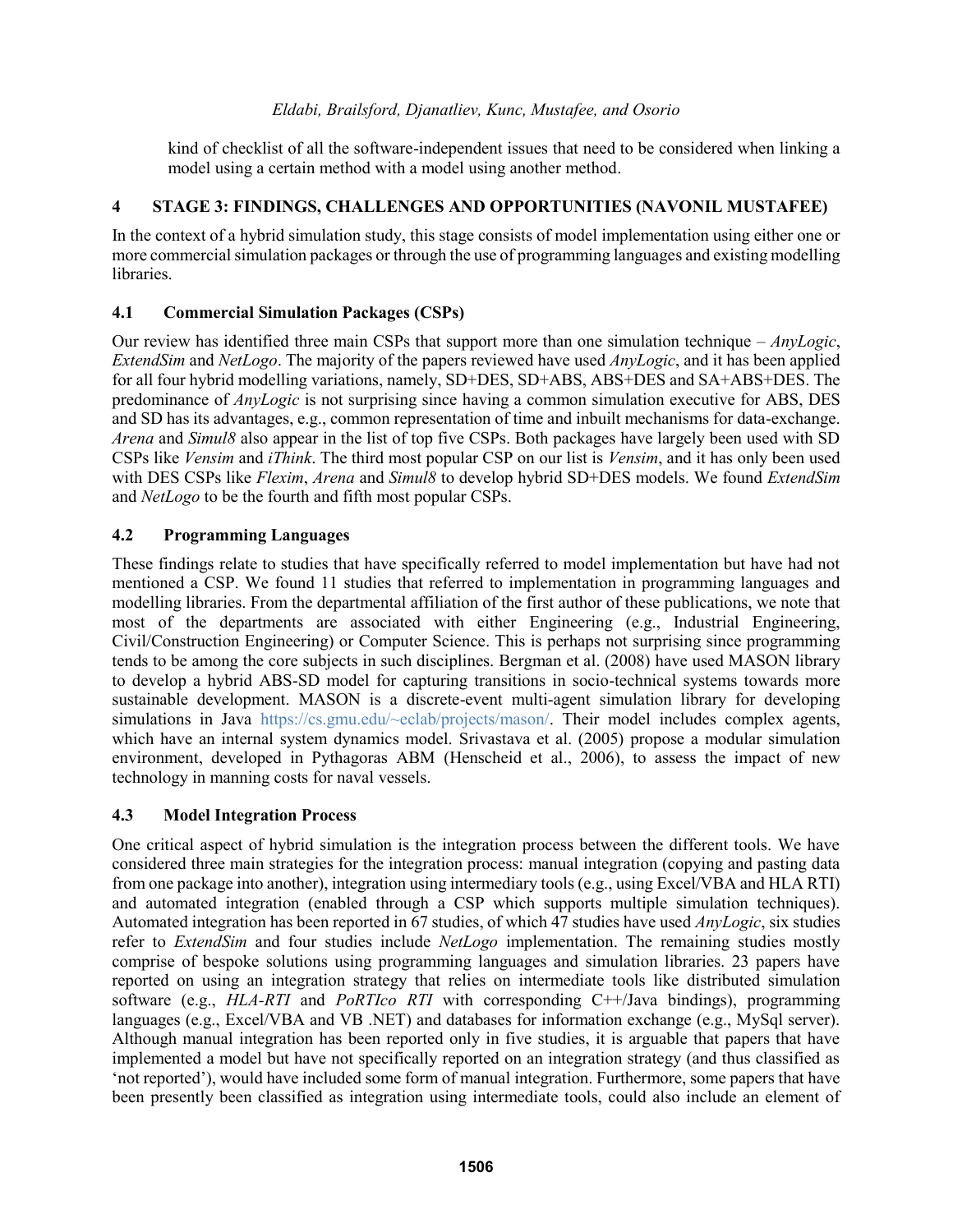manual integration. Overall, only a few authors have articulated the integration process for models developed using different CSPs.

### **4.4 Model Input Source**

We identified three categories of input data:

- Real world data source: Data from case study (including primary data collection and retrieval of data from information systems) or secondary data. Some input data may also be estimates.
- Illustrative data source: These are estimates from domain experts or data for illustrative purposes only with no justification.
- Mixed data source: This is the combination of the first two categories, i.e., real world data and illustrative data.

For this analysis, we considered 100 papers which discussed the input data for their model (see Figure 3). Of these, 40 used purely illustrative data. Approx. 20 of these 40 papers described applications where ABS was one of the methods used. Arguably, this explains the use of illustrative data since the collection of empirical data for modelling the decision rules governing agent behavior is not a simple matter. It is also unsurprising to see papers that present frameworks using illustrative data, since a paper that presents a framework is less likely to be focused on a real-world problem. Around 20 papers contained a combination of both real world data and illustrative data ( "Mixed Data Source" in Figure 3). The reason for using mixed data is related with the use of HS to model systems at multiple levels. For example, a DES model of a factory production line may use real-world data routinely collected from operational reporting systems, such as machine processing times and breakdown frequencies, but the data required to model more strategic aspects such as long-term feedback effects or policy making (the natural realm of SD) are more difficult to obtain. Only 39 papers were based entirely on real world data, which provides further confirmation of the lack of real-world applications of HS. The category "Other" relates to one paper in which it was impossible to determine the nature of the data source.



Figure 3: Type of model and the associated input data source.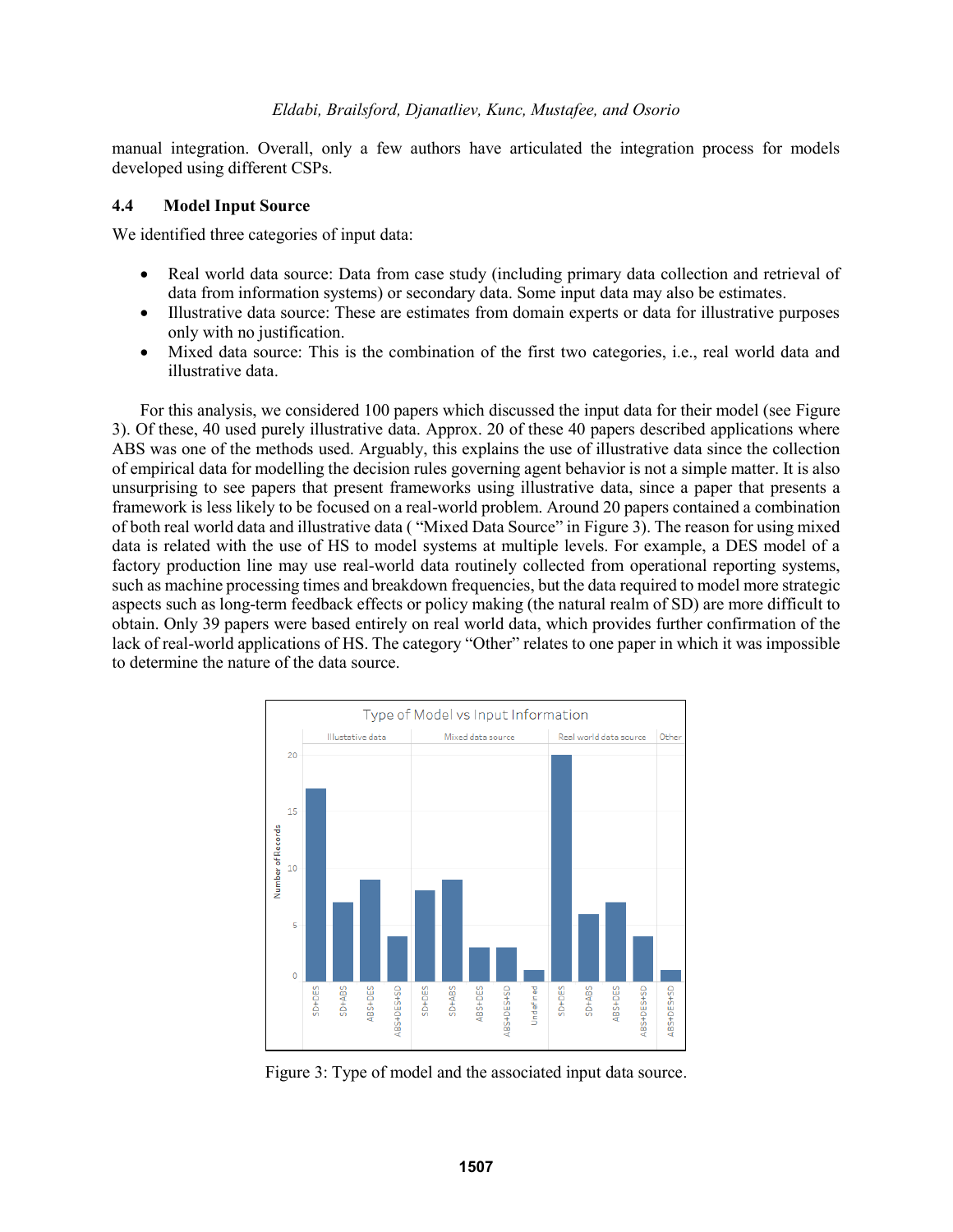## **5 STAGE 4: FINDINGS, CHALLENGES AND OPPORTUNITIES (TILLAL ELDABI)**

Although it may be disappointing, it was not entirely surprising to see that most of the reviewed papers in HS did not explicitly report any kind of verification or validation. Of those papers that claim to have modeled real world problems, only a small minority presented descriptions of both verification and validation, in fact only one paper used standard statistical methods. In the models where there were evidence of verification and validation, it was noticeable that most of the verification and validation approaches found were "intra-modular", i.e. each individual submodel was evaluated separately in accordance with the approaches used for that particular model. There were no evidence of verification of links between submodels, i.e. "inter-modular" verification and validation. Only a handful of authors have attempted to provide more comprehensive propositions for verification of HS models, that is inter-modular verification. For example, Hwang et al. (2016) introduced an intermediate model between the SD and DES models to assess the credibility of the exchanged information by matching it with the expected values. Ali et al. (2014) follow a similar approach for inter-modular verification for HS between ABS and SD.

A major lesson learned from the review is that the process of intra-modular verification and validation submodels is similar to the existing approaches for single-method models. However, inter-modular validation proved more complex. That is, if formal validation of standalone SD or ABS models is difficult enough, it becomes infinitely more so when the a SD or ABS model is combined as a hybrid with another kind of simulation method.

#### **5.1 Challenges to Validation of HS Models**

Perhaps the most obvious challenge associated with validating HS models is the diversity of approaches needed. That is to say, validation of quantitative numerical models, e.g. DES, requires statistical methods. Whilst, validation of qualitative models using verbal or causal theories, e.g. SD and ABS, implies validation during the modelling process. Validation of SD models typically involves establishing face validity and involving stakeholders in all stages of the model development process, as well as aspects such as checking dimensional consistency or performing extreme value tests. ABS models are often based on assumptions and beliefs about the micro-level relationships between model elements and psychological behavioral rules, which may produce aggregated results that mirror observed data but can never be validated statistically at the individual level. There is an added challenge for HS when it comes to inter-modular verification of the exchanged information. This is an area where further research aimed at developing more rigorous methods is urgently needed. Another challenge, highlighted in Ali et al. (2014), is that modelers need to be familiar with the relevant verification approaches for each method. For example, it is not possible to verify SD policy models or ABS models of emergent behaviors using methods developed for quantitative, predictive DES models. It is somewhat normal to find that only few studies use statistical methods for validation, however, it was surprising to see that only how few have used face validity. This is clearly an area where further research is urgently needed.

## **5.2 Research Opportunities in Verification and validation of HS Models**

While statistical validation of ABS and SD models may not be widespread, it is increasingly becoming as important (Rahmandad et al. 2015). New methods for validation must be developed if real-world decisionmakers are going to have confidence in the results of HS models. The question of client trust, which is difficult enough in a DES model with an attractive animated visual display, is even more challenging in a hybrid model "glued together" with computer code. Meanwhile, modelers should do all they can do address these issues by applying standard methods to the verification and validation of the individual component submodels, and at least perform (and report) some kind of basic face validity sense-checking or extreme value testing to the whole hybrid model.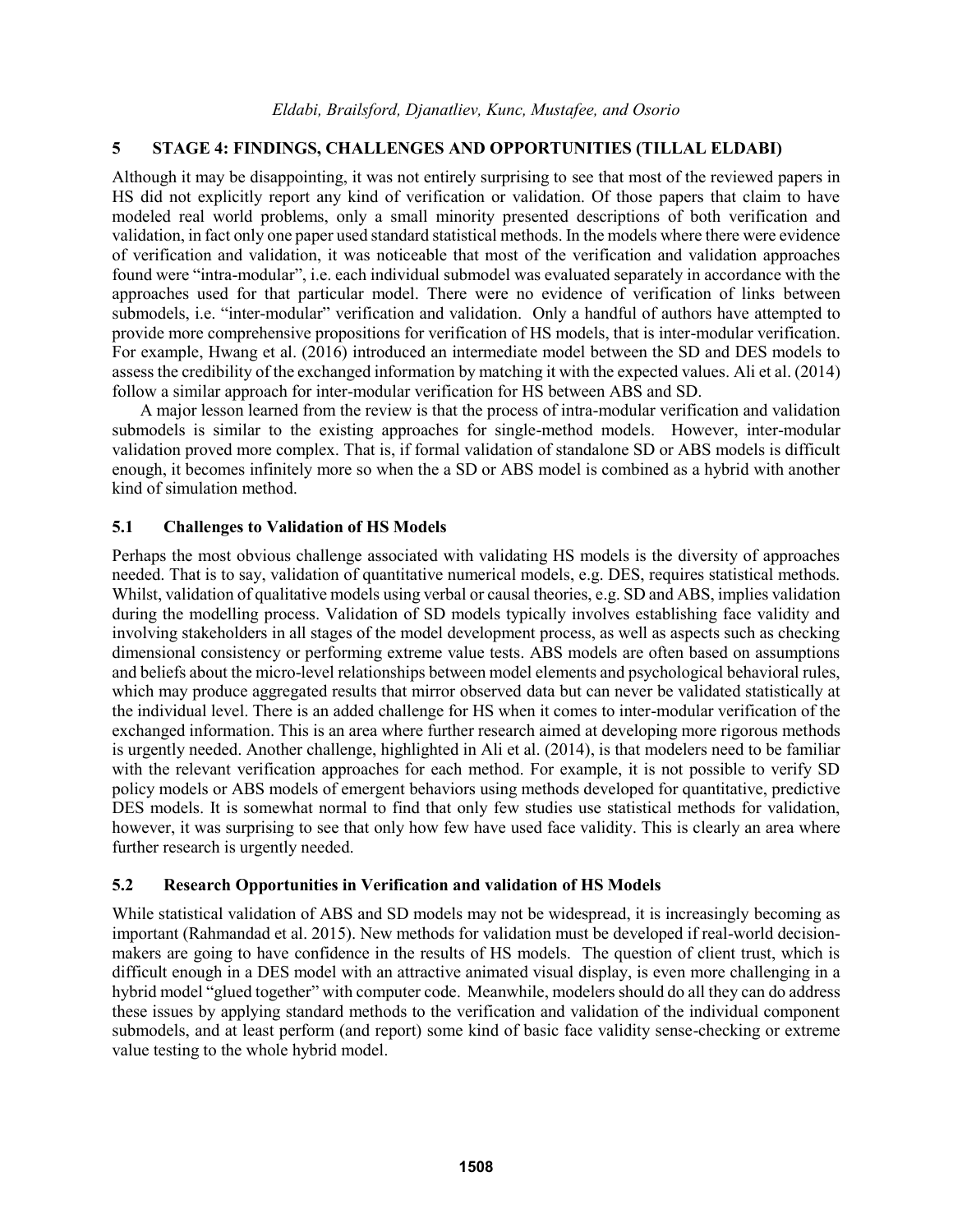## **6 STAGE 5: FINDINGS, CHALLENGES AND OPPORTUNITIES (SALLY BRAILSFORD)**

In the UK, measuring "impact" now forms a substantial part of the Government's Research Excellence Framework (REF), an exercise conducted every five or six years to determine which universities should be funded to do research and by how much. In this context, impact does not mean academic impact or citations, but real-world impact: demonstrable change taking place in an organization or, depending on the nature and scope of the research, the wider environment. In the REF, impact is not measured merely in financial terms but can take many forms: societal, political, health and wellbeing, environmental, and cultural.

Despite the increasing importance of impact in assessing the quality of research, the sad fact remains that even in a supposedly problem-driven discipline like simulation and modeling, only a small fraction of published papers actually report that the model described therein has had a tangible impact in the real world or has been used to inform a real-world decision. For example, Katsaliaki and Mustafee (2011) both found that just over 5% of published papers in the field of healthcare-related simulation modeling actually reported that the model findings had been used in practice. In the case of hybrid simulation, the situation is even worse: it is almost impossible to find a paper describing a real-world implementation.

Brailsford et al. (2009) suggest that one reason for the lack of reported model use is the fact that the "publish or perish" nature of academic life forces researchers to publish their work before there has been time for it to be implemented in practice. Even if a model is developed in collaboration with a hospital or some other healthcare organization in order to address a specific problem, it can often be a very long time before the real-world change takes place and the effects measured. Another reason is that simple solutions based on simple models are far likely to be implemented, but it is very hard to publish standard applications of discrete-event simulation (DES) or system dynamics (SD), especially in the top journals. Methodological innovation is required, and new methods are far less likely to be trusted by "clients" or collaborators than simple models using tried-and-tested methods like DES or SD.

In the case of hybrid simulation, this difficulty is amplified. Most models are developed by academic researchers, sometimes for genuine practical reasons but often just out of curiosity. The literature (including many papers presented in the HS track at WSC since its inception in 2011) shows that the overwhelming majority of HS models that allegedly model a real problem situation are actually used by academics to experiment with potential solution strategies, rather than by practitioners and managers as decision support. While this partly reflects the fact that HS is a comparatively new field, and is still in the very early stages of establishing itself as a valid modeling approach, more research needs to be done to identify the reasons for this low level of implementation. One potential reason is the lack of suitable data at the correct level of aggregation (and disaggregation); another is the lack of a formal process for developing a conceptual model; a third possible reason is the lack of established methods for documenting the hybridization process. Many published papers do not even contain a diagrammatic representation of the linkages between submodels, and this is clearly a barrier to understanding by lay users. Compare this situation with the impressive visual graphics in most commercial DES software tools.

Clearly, many HS models have the potential for enormous impact and have strong practical relevance. The reason for the near-exponential increase in the popularity of HS in the 21st century is that most realworld problems and systems are complex, with many different aspects, levels and perspectives, and it is rare that one single method is ideally suited to capture all of them. The modeler who is only familiar with one method is therefore faced with a dilemma. Is it better to model the whole problem/system using their favorite method, accepting that it oversimplifies some aspects (or worse, makes invalid assumptions for the sake of mathematical tractability), or to model only those parts of the problem for which their chosen method is suitable and simply say that the remaining parts are out of scope? The former approach may lead to poor solutions (and bad decisions), but from a practical perspective it may be neither useful nor sensible to study only one aspect of a real-world problem in isolation.

Software maturity is highly relevant. Compared with DES, and even with SD, there are relatively few agent-based software packages. Most of the available tools (e.g. Netlogo and Repast) were primarily developed for academic research purposes and hence building models in them involves writing a lot of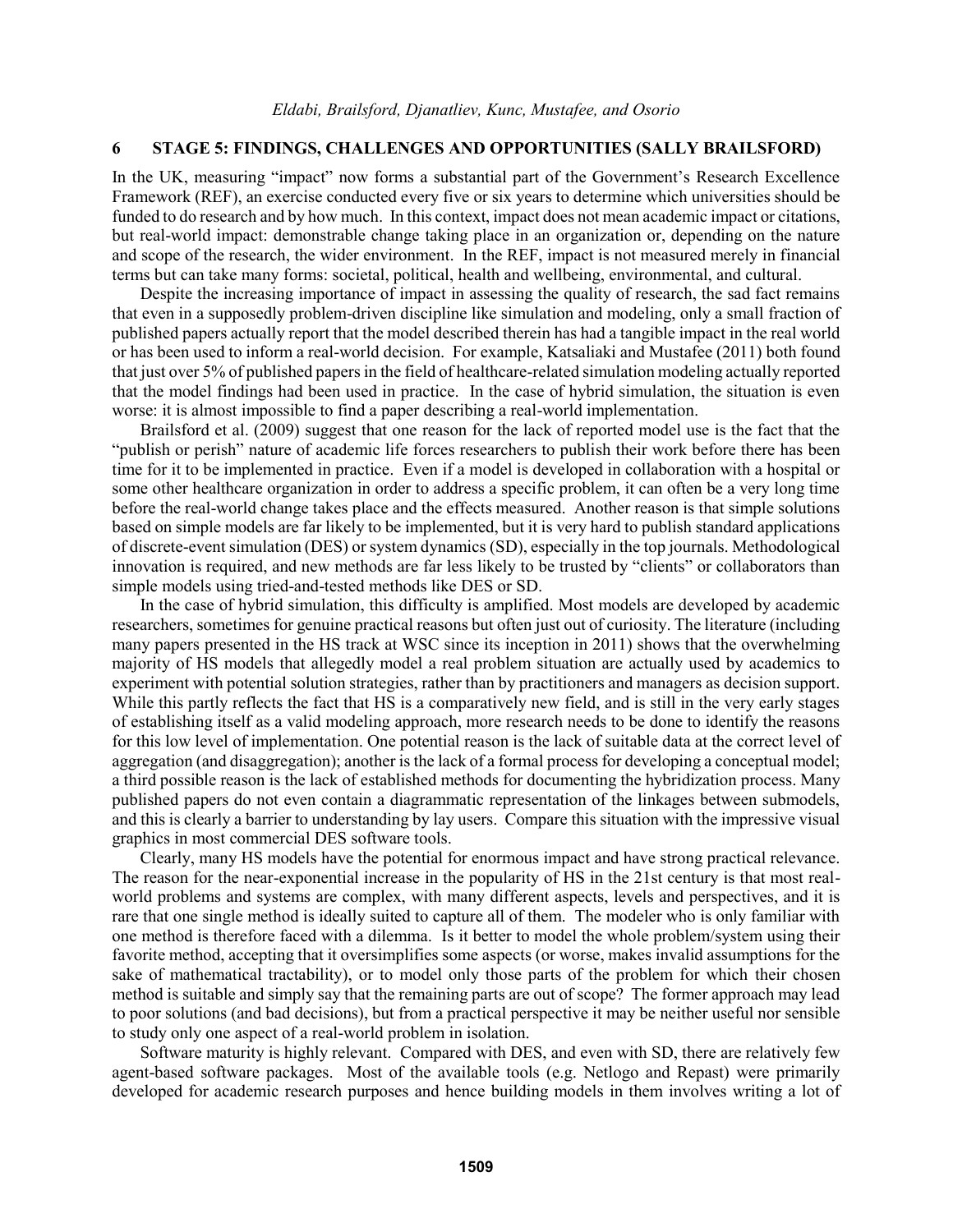code. While this obviously provides great flexibility (and also means they can be more easily combined with aspects of DES or SD), these packages are rarely taught outside computer science degree programs. The first, and still the only, commercial software tool that was purposely designed from the start to allow modelers to develop practical hybrid simulation models in all three paradigms is AnyLogic (www.anylogic.com) and while this now has a nice graphical interface that allows the user to drag-anddrop icons on the screen and use dialog boxes to enter model parameters, etc, developing anything more than a fairly simple model still requires some facility in writing Java code.

Of course, the academic literature is only one measure of the practical use of any modeling approach. As yet, hybrid simulation is not routinely used by practitioners: AnyLogic is gradually changing this, as anyone who visits their website and looks at their list of clients can see, but it will not happen overnight. Maybe in ten years' time, when a new generation of students have left university having been taught simulation using only AnyLogic, and will ask their employers to buy it, things might be different. However today, the decision to develop a hybrid model should not be taken lightly, especially in a consultancy setting where there is a client who needs a quick answer.

## **7 LESSONS FROM REAL LIFE HYBRID SIMULATION MODELS (ANATOLI DJANATLIEV)**

Usually, many real-world problems can be modeled by one most appropriate simulation paradigm following the just described stages of the simulation lifecycle. Flow-based structures can be best represented by SD, while state-charts are well-suited to model discrete decisions/actions applying DES techniques. Agentbased models (ABM) have the power to represent individual actions of agents emerging a global systemlevel behavior. Even complex and large-scale problems can be modeled by only one dedicated simulation technique, however, this process can be very challenging, or in words of Brailsford et al. (2010), it can be compared to "a case hammering in a screw." This section focuses on selected HS lessons from case studies in healthcare and mobility with real stakeholder involvement. In healthcare we particularly developed largescale hybrid models to answer "what-if?" and "how to?" questions within the context of prospective health technology assessment (Djanatliev and German 2013).

## **7.1 Large-Scale Modeling – Challenges in the Life-Cycle**

Large-scale simulations are not only faced with the problem of paradigm selection. Following the lifecycle, the first challenge is often to find a common "language" for all participating stakeholders (e.g., domain experts, data experts, technical experts) in order to represent the problem and to define common aims for a case study. Domain experts (e.g., physicians in healthcare) are usually focused on the problem to be solved and not on the modeling paradigm which is the main task of simulation experts. The conceptual modeling is therefore an important step before implementing a running model and selecting an appropriate simulation technique. At this stage, we learned that it can be very helpful to draw the situation by an abstract representation, such as a non-formal graph consisting of simple nodes and connections (e.g., in MS Visio). This approach similarly encourages all stakeholders to proceed problem-oriented instead of developing a model based on a previously selected simulation method. We call this abstract graph representation the *Conceptual Domain Model* (CDM).

Another important aspect in large-scale modeling is the partitioning of a complex problem in smaller units (sub-problems). This modularization procedure helps domain experts to focus only on those parts of the problem that are best-represented by their knowledge. For example, a physician can be involved in healthcare specific sub-modules while an economic expert mostly focus on health-economic aspects of the overall problem. Once modules have been identified, their integration in a global context must be done. Until this stage we had no necessity to distinguish between simulation paradigms. Going one step further towards the implementation stage, the previously identified modules can be modeled by appropriate simulation techniques. Using a CDM as a basis, a more formal representation can be derived, the *Formal Conceptual Model* (FCM), which includes all identified modules and already considers the selected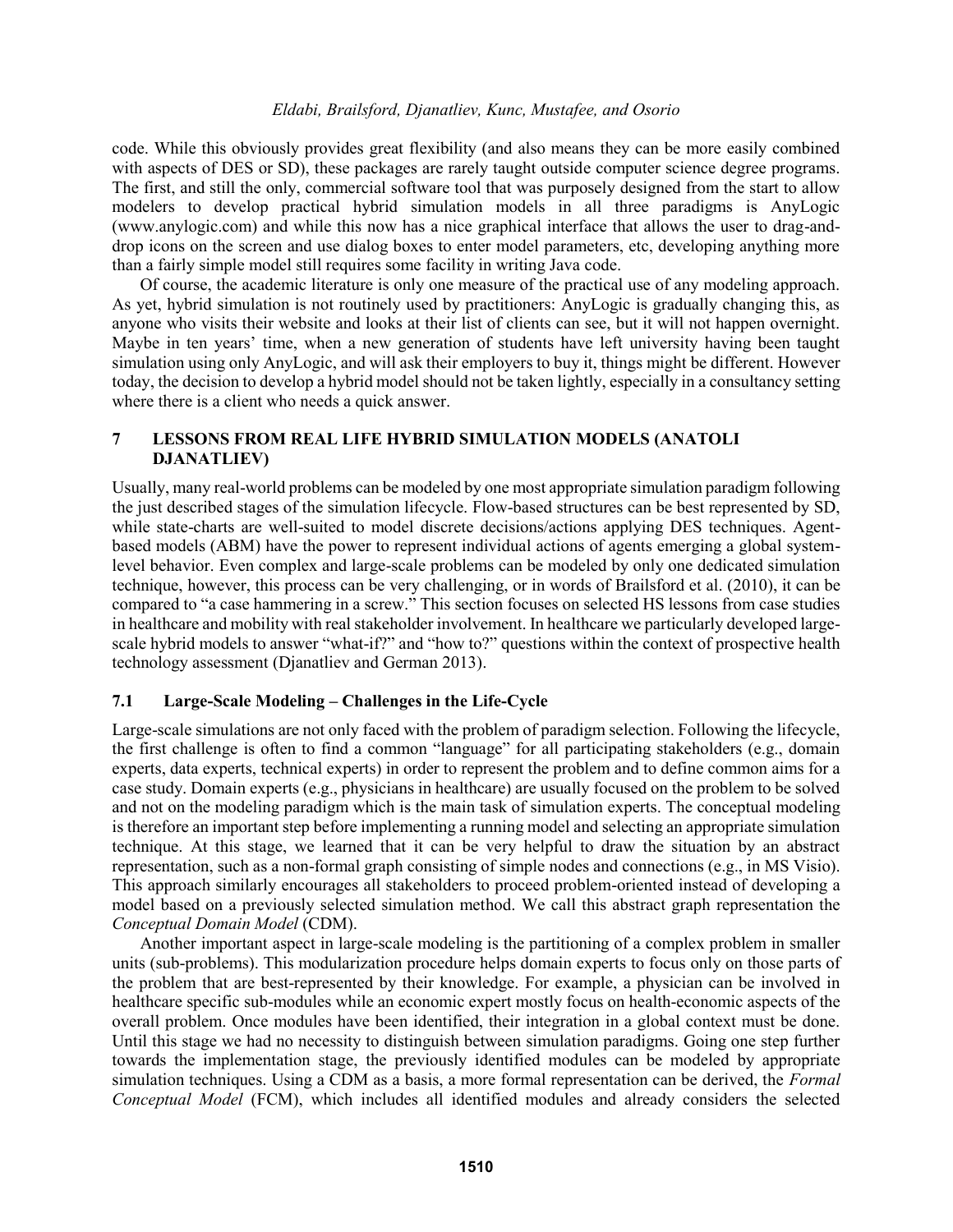simulation paradigm. This representation itself serves as a basis for the model implementation stage. However, how we can represent problems that are on the one hand flow-based and on the other hand triggered by discrete decisions? The solution therefore is Hybrid Simulation. A representative example for this situation are energy flows that can be affected by discrete actions, e.g., switching lights on/off.

### **7.2 Best Practices and Opportunities**

Hybrid Simulation is not just a tool to combine continuous and discrete structures. It gives rather the opportunity to develop models problem-oriented and more flexibly. Thus, large-scale models are able to run faster by using hybrid techniques. In this case, we usually start modeling by abstract SD models having low data requirements and we "zoom-in" more important model parts. Following this top-down approach, we use only data that we truly need. Different levels of abstraction help to solve trade-off decisions between model accuracy and simulation performance. In Djanatliev and German (2015), we have presented best cases that can be applied in hybrid case studies. In particular, we described five types of interaction between continuous and discrete models. For example, the combination between SD and ABM consist mainly of the generation of agents from continuous models. Otherwise, the behavior of agents can be modeled by SD. An example therefore are biological body processes of humans (represented by agents). Taking medication can affect those internal processes. Finally, in order to develop more performant models, single agents with similar parameters can be combined in common "superagents".

All these methodological aspects can be realized, if appropriate software packages exist. As already mentioned, one option is to combine single paradigm modeling tools. Another possibility is to use powerful multi-method simulation packages that allow to combine different simulation techniques in common environments. AnyLogic is the most important example that we used successfully to implement hybrid models together with all involved stakeholders.

#### **8 SUMMARY**

This paper presented views from six panelists on the current status of HS approaches and uses in conjunction with the Simulation lifecycle, which is based on the following stages. Stage 1—Real World Problem Definition; Stage 2—Conceptual Modelling; Stage 3—Computer Modelling; Stage 4— Verification and Validation; and Stage 5—Solution and Understanding. The views of the panelists are focused on extracting findings, challenges, and future research prospects for HS for each of the aforementioned five stages. These views are mainly generated from a comprehensive literature review of HS approaches and uses, which is conducted by the panelists with reference to the lifecycle stages. Based on our review, we propose HS should follow Figure 2 process as a top-level framework to conduct, organize and report HS studies. Then, each stage can contain diverse methods and frameworks depending on the characteristics of the study. However, we believe that there are a number of challenges for further research and recommendations linked to each stage in the lifecycle as shown in Table 2.

| <b>Stage</b>     | <b>Observations/Recommendations</b>                                                               |
|------------------|---------------------------------------------------------------------------------------------------|
| Real World       | There direct relations between problem complexity and need for HS                                 |
| Problem          | HS is used more in applications areas where simulation methods have<br>$\bullet$<br>extensive use |
| Conceptual Model | Overarching system perspective based on the abstraction of the real<br>world problem              |
|                  | Modules for the Hybrid model and rationale for the use of SD, ABS or<br>$\bullet$<br><b>DES</b>   |
|                  | Type of hybridization and linkages between models<br>$\bullet$                                    |
| Computer Model   | HS tools selection is dictated by ease of linkages                                                |

| Table 2: Challenges for further research. |  |
|-------------------------------------------|--|
|-------------------------------------------|--|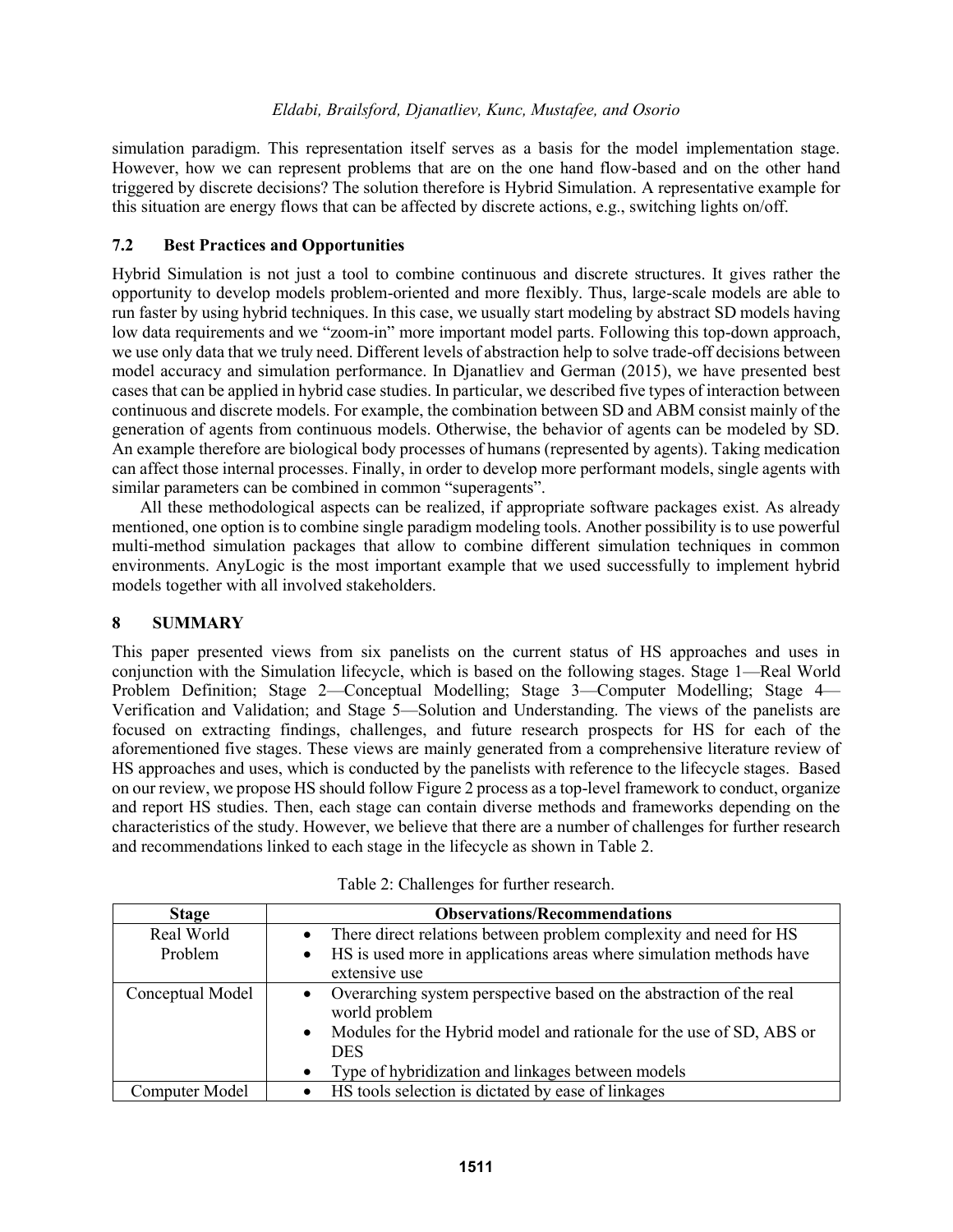*Eldabi, Brailsford, Djanatliev, Kunc, Mustafee, and Osorio*

|                | Single all-encompassing packages tend to be used more for HS<br>Non-uniformity of data sources is a significant challenges for HS model |
|----------------|-----------------------------------------------------------------------------------------------------------------------------------------|
| Validation and | Intra-modular VV methods are similar to single models                                                                                   |
| Verification   | Inter-modular VV methods add extra dimensions to validation                                                                             |
|                | Non-uniformity of testing methods require more effort and skills                                                                        |
| Solution and   | Simulation packages are below threshold to meet demand complexity                                                                       |
| Understanding  | Trade-off between skills-mix and method selection is critical                                                                           |
|                | HS is still an academic pet subject and needs to be more industrially<br>$\bullet$                                                      |
|                | accessible                                                                                                                              |

#### **REFERENCES**

- Ali, M., A. Dulcy, and D. Daniel. 2014. "Ex-Ante Policy Analysis in Civil Infrastructure Systems". *Journal of Computing in Civil Engineering* 28(5):1-14.
- Alvanchi, A., S. Lee, and S. AbouRizk. 2011. "Modeling Framework and Architecture of Hybrid System Dynamics and Discrete Event Simulation for Construction". *Computer-Aided Civil and Infrastructure Engineering* 26(2):77–91.
- Alzraiee, H., T. Zayed, and O. Moselhi. 2012. "Methodology for Synchronizing Discrete Event Simulation and System Dynamics Models". In *Proceedings of the 2012 Winter Simulation Conference*, edited by C. Laroquedoi et al. 3225-3236. Piscataway, New Jersey: IEEE.
- Bergman, N., A. Haxeltine, L. Whitmarsh, J. Köhler, M. Schilperoord, and J. Rotmans. 2008. "Modelling Socio-Technical Transition Patterns and Pathways". *Journal of Artificial Societies and Social Simulation* 11(3):7.
- Brailsford, S. C., S. M. Desai, and J. Viana. 2010. "Towards the Holy Grail: Combining System Dynamics and Discrete-Event Simulation in Healthcare". In *Proceedings of the 2010 Winter Simulation Conference*, edited by B. Johansson et al. 2293–2303. Piscataway, New Jersey: IEEE.
- Brailsford, S., P. Harper, H. Patel, M. Pitt. 2009. "An Analysis of the Academic Literature on Simulation And Modelling In Health Care". *Journal of Simulation* 3(3):130–140.
- Brailsford, S., T. Eldabi, M. Kunc, A. Osorio, and N. Mustafee. 2018. "Hybrid Simulation Modelling in Operational Research: A State-of-the- Art Review" *European Journal of Operational Research* (under review).
- Brooks, R. J. and S. Robinson. 2000. *Simulation*. London: Palgrave Macmillan.
- Chahal, K. and T. Eldabi. 2008. "Applicability of Hybrid Simulation to Different Modes of Governance in UK Healthcare". In *Proceedings of the 2008 Winter Simulation Conference*. Edited by S. J. Mason 1469–1477.
- Djanatliev, A., and R. German. 2013. "Prospective Healthcare Decision-Making by Combined System Dynamics, Discrete-Event and Agent-Based Simulation". In *Proceedings of the 2013 Winter Simulation Conference*, Edited by R. Pasupathy et al. 270–281. Piscataway, New Jersey: IEEE.
- Djanatliev, A., and R. German. 2015. "Towards a Guide to Domain-Specific Hybrid Simulation". In Proceedings of the 2015 Winter Simulation Conference, Edited by L. Yilmaz et al. 1609-1620 Piscataway, New Jersey: IEEE.
- Henscheid, Z., D. Middleton, and E. Bitinas. 2006. "Pythagoras: An Agent-Based Simulation Environment". https://calhoun.nps.edu/handle/10945/35599 , accessed May 23, 2018.
- Helal, M. and Rabelo, L. 2006. "Interactions of the Three Management Levels in the Manufacturing Enterprise System Using Hybrid Simulation". *In Proceedings of the IIE Annual Research Conference.*2006, Orlando, Florida.
- Hwang, S., M. Park, H. Lee, and S. Lee. 2016. "Hybrid Simulation Framework for Immediate Facility Restoration Planning after A Catastrophic Disaster". *Journal of Construction Engineering and Management* 142(8):1–15.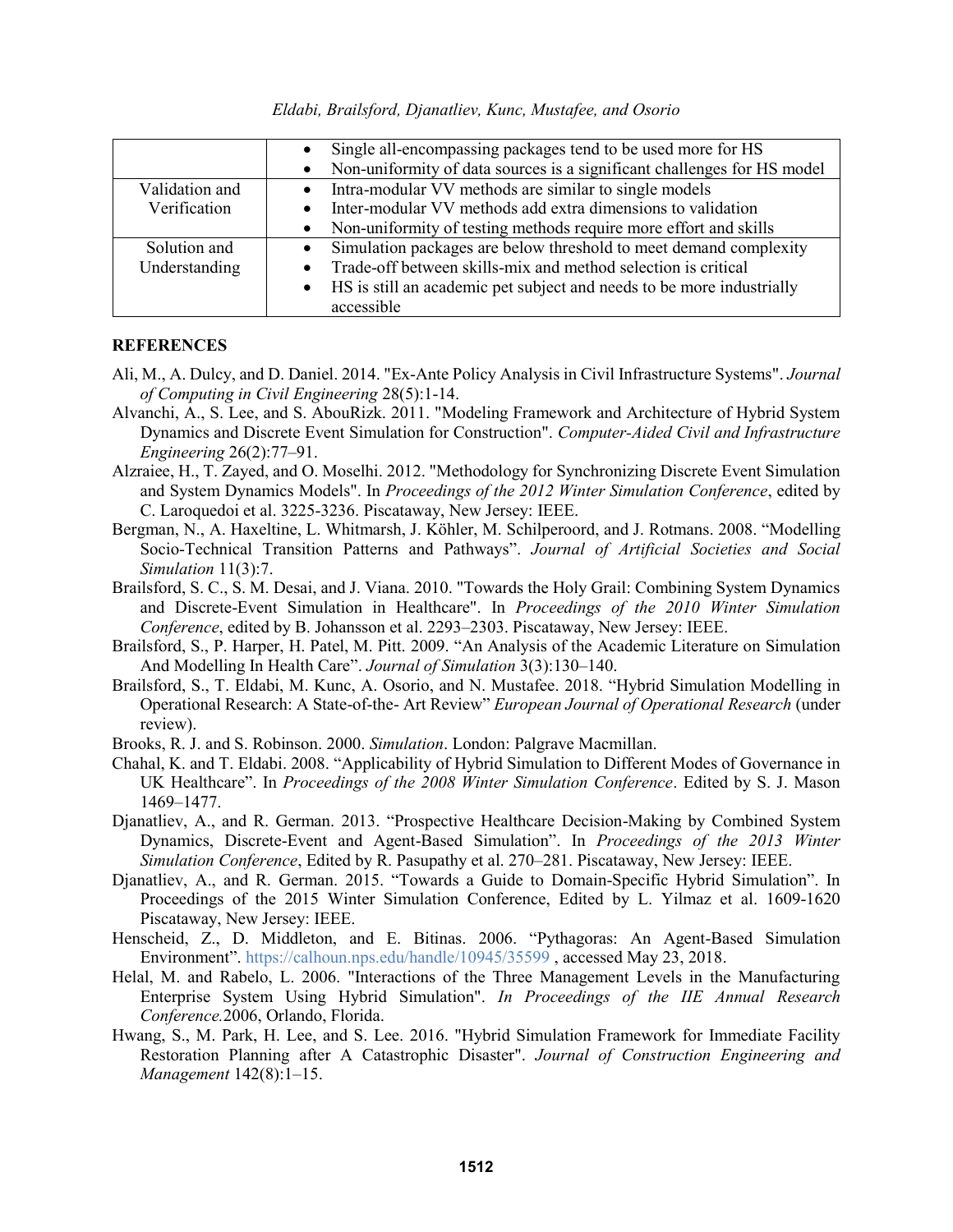- Jacob, M., Suchan, C., Ferstl, O.K. 2010. "Modelling of business systems using hybrid simulation A new approach". *In proceedings of the 18th European Conference on Information Systems, ECIS 2010.* June 7th - June 9th, Pretoria, South Africa.
- Jo, H., H. Lee, Y. Suh, J. Kim, and Y. Park. 2015. "A Dynamic Feasibility Analysis of Public Investment Projects: an Integrated Approach using System Dynamics and Agent-Based Modeling". *International Journal of Project Management* 33(8):1863–1876.
- Katsaliaki, K. and N Mustafee. 2011. "Applications of Simulation within the Healthcare Context". *Journal of the Operational Research Society* 62(8):1431–1451.
- Lynch, C. J., and S. Y. Diallo. 2015. "A Taxonomy for Classifying Terminologies that Describe Simulations with Multiple Models". In *Proceedings of the 2015 Winter Simulation Conference*, edited by L. Yilmaz et al. 1621-1632. Piscataway, New Jersey: IEEE.
- Morgan, J., S. Howick, and V. Belton. 2011. "Designs for the Complementary Use of System Dynamics and Discrete-Event Simulation". In *Proceedings of the 2011 Winter Simulation Conference*, edited by S. Jain et al. 2710–2722. Piscataway, New Jersey: IEEE.
- Morgan, J.S., S. Howick, and V. Belton. 2017. "A Toolkit of Designs for Mixing Discrete Event Simulation And System Dynamics". *European Journal of Operational Research* 257(3):907–918.
- Mustafee, N., J. H. Powell, S. C. Brailsford, S. Diallo, J. Padilla and A. Tolk. 2015. "Hybrid Simulation Studies and Hybrid Simulation Systems: Definitions, Challenges, and Benefits". In *Proceedings of the 2015 Winter Simulation Conference*, Edited by L. Yilmaz et al. 1678-1692. Piscataway, New Jersey IEEE.
- Rahmandad, A., R. Oliva, and N. Osgood. 2015. *Analytical Methods for Dynamic Modelers*, The MIT Press, Boston: USA.
- Robinson, S. 2008. "Conceptual Modelling for Simulation Part I: Definition and Requirements". *Journal of the Operational Research Society* 59(3):278–290.
- Sargent, R. G. 2007. "Verification and Validation of Simulation Models". In *Proceedings of the 2007 Winter Simulation Conference*. Edited by S. Jain et al. 124–137. Piscataway, New Jersey: IEEE.
- Shafiei, E., H. Stefansson, E. I. Asgeirsson, B. Davidsdottir, and M. Raberto. 2013. "Integrated Agent-Based and System Dynamics Modelling for Simulation of Sustainable Mobility". *Transport Reviews* 33(1): 44–70.
- Shi-zhen, B. and Wen-li, W. 2007. "The Impact of Transportation Disruption on Adaptive Supply Chain: A Hybrid Simulation Study". In *Proceedings of the 2007 International Conference on Management Science and Engineering.* Edited by H. Lan et al. 844–849. Piscataway, New Jersey: IEEE.
- Shanthikumar, J. G., and R. G. Sargent. 1983. "A Unifying View of Hybrid Simulation/Analytic Models and Modeling". *Operations Research* 31(6):1030-1052.
- Srivastava, N., F. Pietryka, G. Horne, and M. Theroff. 2005. "Simulation Environment to Assess Technology Insertion Impact and Optimized Manning". In *Proceedings of the 2005 Winter Simulation Conference*, Edited by M. E. Kuhl et al. 1088–1093 Piscataway, New Jersey IEEE.
- Wallentin, G.and C. Neuwirth. 2017. "Dynamic Hybrid Modelling: Switching Between AB and SD Designs of A Predator-Prey Model". *Ecological Modelling* 345(2):165–175.

#### **AUTHOR BIOGRAPHIES**

**TILLAL ELDABI** is senior lecturer at Brunel University. He has B.Sc.in Econometrics and M.Sc. and Ph.D. in Simulation Modeling in Healthcare. His research is into aspects of healthcare modeling and simulation. He developed a models support health economists and clinicians to decide on best treatment programs. He has published widely in the field of modeling in healthcare and edited a number of special issues in related journals. His email address is tillal.eldabi@brunel.ac.uk.

**SALLY BRAILSFORD** is Professor of Management Science at the University of Southampton, UK. She received a BSc in Mathematics from the University of London, and MSc and PhD in Operational Research from the University of Southampton. Her research interests include simulation modeling methodologies